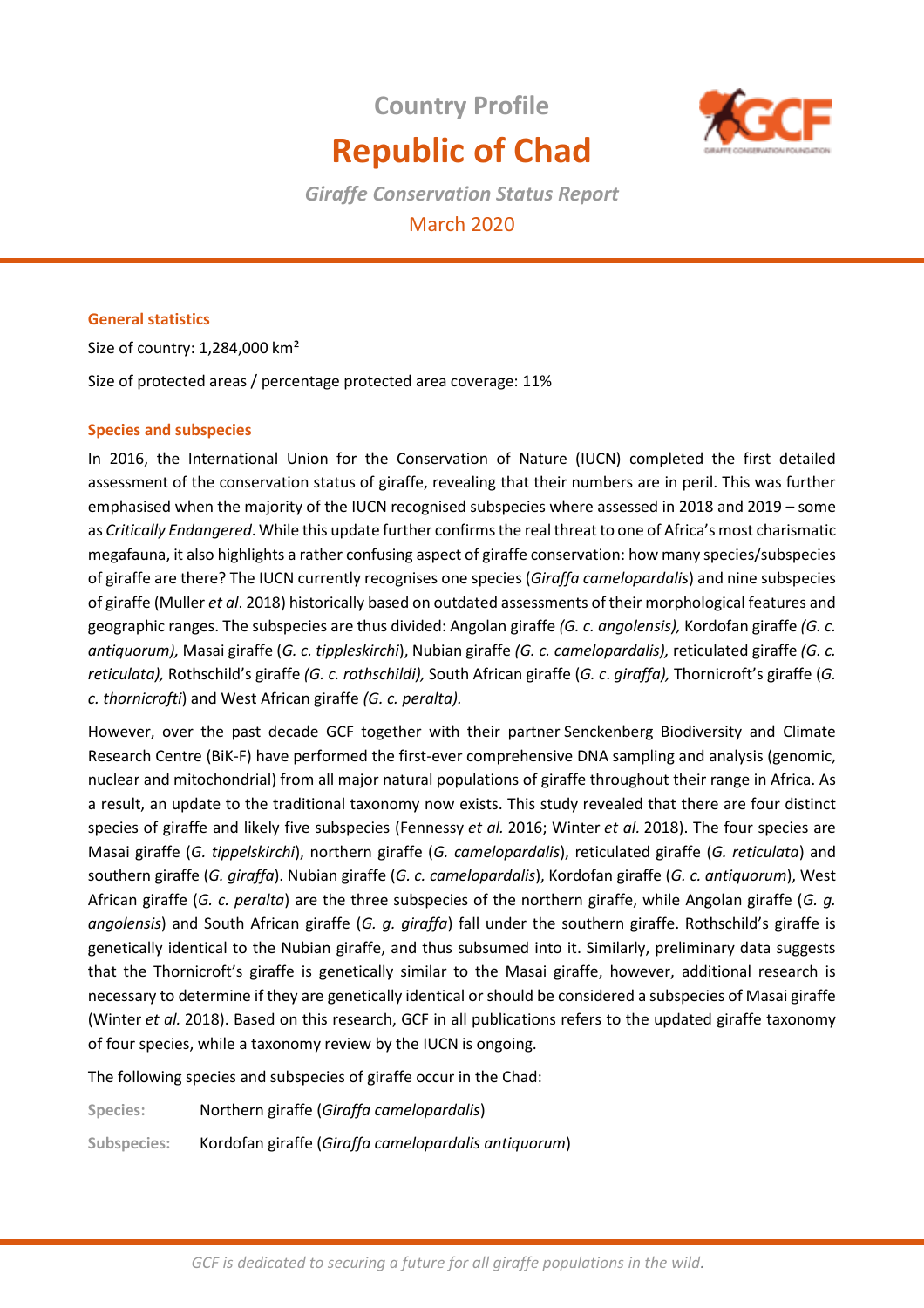## **Conservation Status**

#### **IUCN Red List (IUCN 2018):**

*Giraffa camelopardalis* (as a species, old taxonomy) – Vulnerable (Muller *et al.* 2018) *Giraffa camelopardalis antiquorum* – Critically Endangered (Fennessy and Marais 2018)

#### **In the Republic of Chad:**

Under Article 25 of Ordinance No. 002/PR/88 on the Conservation of Wildlife, giraffe are classified as a Category A species. Category A species benefit from full protection and may not be hunted.

## **Issues/threats**

Chronic economic and political instability have put severe pressure on protected areas and wildlife across Central Africa (RRF 2010; IUCN PACO 2008). Despite some progress on improving security, the continuing smuggling of weapons and the movement of refugees and internally displaced persons, as well as increased activity from terrorist organisations continue to threaten the integrity of countries across the region (Hoinathy 2019; Cylkel 2012). Illegal hunting of wildlife plays an ongoing role in this perilous circumstance (Cylkel 2012). Increasingly, militias, insurgents and terrorist groups are using the easy money obtained from wildlife crime to buy arms and fund insurgencies (Cylkel 2012).

Zakouma National Park in the south eastern part of the Republic of Chad (referred to as Chad in this report) has been described as one of the last strongholds for wildlife in Central Africa (African Parks 2012). The park provides a refuge for the largest surviving giraffe population in the country and >50% of the Kordofan giraffe population in all of Africa (Nuwer 2018; East 1999; Fay *et al.* 2006). However, it is located about 260 kilometres west of the Sudanese conflict area of Darfur, and in the path of recent rebel activity and warfare in Chad (Wildlife extra 2008). Overall security within the park has greatly improved but the international border remains porous in this isolated region (African Parks 2019; IUCN PACO 2008; Wildlife extra 2008).

Implementation practices of the government, aided by international organisations, have been insufficient in protecting Chad's wildlife against illegal hunting (Wikipedia 2012). The political and social conflicts in the area have in the past greatly challenged conservation efforts as complex poaching and smuggling systems have been in operation in Zakouma National Park in recent years (RRF 2010). These impacts have been exacerbated by a protected area framework with complicated decision-making processes that have proven inadequate in the fight against illegal hunting (RRF 2010). As a result, animal numbers in the park have been decimated (RRF 2010) and several park guards have been shot and killed over the years (Wildlife extra 2008).

In addition, the extension of cultivated areas and the presence of large herds of cattle along the park boundaries further increase the pressures on Zakouma National Park (Fay *et al.* 2005).

Since 2010, Zakouma National Park has been managed in partnership between African Parks and the Chadian Government, and both wildlife populations and safety conditions have improved significantly (Nuwer 2018; African Parks 2012). With improved park facilities and communications systems, better training and equipment provided to rangers, removal of corrupt staff, and stringent security measures, Zakouma has not suffered from a poaching incident since 2016 (Nuwer 2018; McCarthy 2018). As a result of this success, in 2017 the Chadian government granted African Parks management of even more land around Zakouma National Park – nearly doubling the areas now under protection (African Parks 2019). There is however still a need for ecological monitoring of the biodiversity in the park and its buffer zone and of, among other endangered and vulnerable species, giraffe (Fontaine 2008).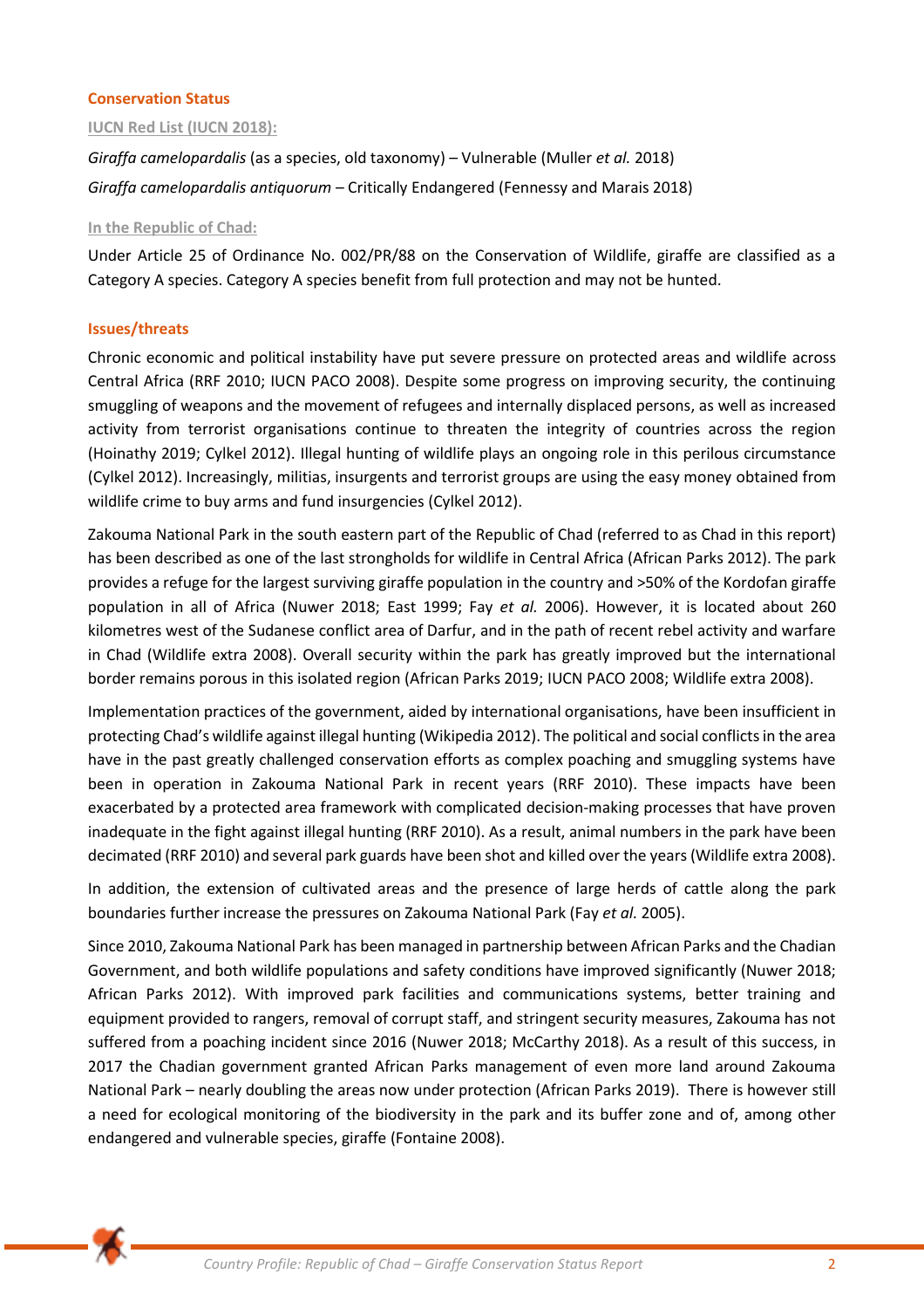Unfortunately, the terrorist group Boko Haram, based in the northern regions of Nigeria and Cameroon, have expanded their territory into Chad, with increased attacks being documented since 2018 (Hoinathy 2019). With the expansion of Boko Haram's activities, the Multinational Joint Task Force was re-activated, but many challenges remain with controlling the terrorist group not only within south-west Chad but also the neighbouring countries of Cameroon, Nigeria, and Niger (Hoinathy 2019). While terrorist activities remain relatively far from Zakouma NP, they do pose threats to other regions that may have remnant giraffe populations.

# **Estimate population abundance and trends**

Taxonomic confusion has surrounded the (sub)species occurrence of giraffe in Central Africa. The giraffe population of Chad were formerly thought to be West African giraffe (*Giraffa camelopardalis peralta*) (Dagg 1962), but genetic work undertaken by Hassanin et al. (2007) and recently supported by Fennessy et al. (2016) and Winter et al. (2018) clearly show that giraffe in Chad are Kordofan giraffe (*G. c. antiquorum*).

## **Historic**

According to East (1999)<sup>1</sup>, Kordofan giraffe occurred widely in central and southern Chad, but it has been eliminated from substantial parts of its former range by uncontrolled hunting and the effects of drought. The main surviving giraffe population in the country occurs in and around Zakouma National Park in south eastern Chad (East 1999). Although East (1999) suggested that giraffe populations elsewhere in the country are generally low and decreasing, knowledge regarding their occurrence and distribution remains limited.

Prior to the 20th century, vast herds of giraffe were found in central Chad (GIWA 2004). An estimated 5,000 – 6,000 giraffe occurred in Chad and the Central African Republic (CAR) in the late 1950s to early 1960s (Blancou 1963, 1958; Dagg 1962). Although anecdotal records indicate that giraffe were heavily hunted in the following years, subsequently reducing their numbers in northern CAR, giraffe numbers were said to have increased in south eastern Chad (Happold 1969).

Since the mid 1980s, wildlife censuses of Zakouma National Park have been undertaken at irregular intervals and with different sampling rates across different times of the year, resulting in widely varying population estimates for giraffe. However, the general trend indicates an increase in giraffe numbers since the mid-1980s while numbers appeared to remain stable throughout the 1990s. The first aerial survey of Zakouma National Park was conducted in 1986 and estimated approximately 300 giraffe (Bousquet 1986). In 1991, the giraffe population was estimated at 890 individuals (Bousquet 1991), in 1995 at 800 giraffe (Dejace *et al.* 1995), and East (1999) estimated the giraffe population at approximately 839 individuals.

In the new millennium, an aerial survey estimated the giraffe population of Zakouma National Park at approximately 800 individuals (Dejace *et al.* 2000). However, in the same year, Planton (2000) counted a mere 154 giraffe inside the park, although, compared to the general trend throughout the years, this appeared to be an undercount. Mackie (2002) estimated the giraffe population at approximately 942 individuals. This was however likely an overestimate as the majority of Mackie's observations was conducted in the north-eastern parts of Zakouma National Park where giraffe concentrate and then extrapolated to the rest of the park (Fay *et al.* 2005, Potgieter *et al.* 2009).

An aerial count of Zakouma National Park in 2005 estimated the giraffe population at 292 individuals (Fay *et al.* 2005), while the estimated population count for 2006 estimated 383 giraffe (Fay *et al.* 2006). A total of

<sup>1</sup> Although East (1999) referred to *G. c. peralta and G. c. antiquorum* collectively as western giraffe, *G. c. antiquorum* is now assumed to be Kordofan giraffe as referred to throughout this document.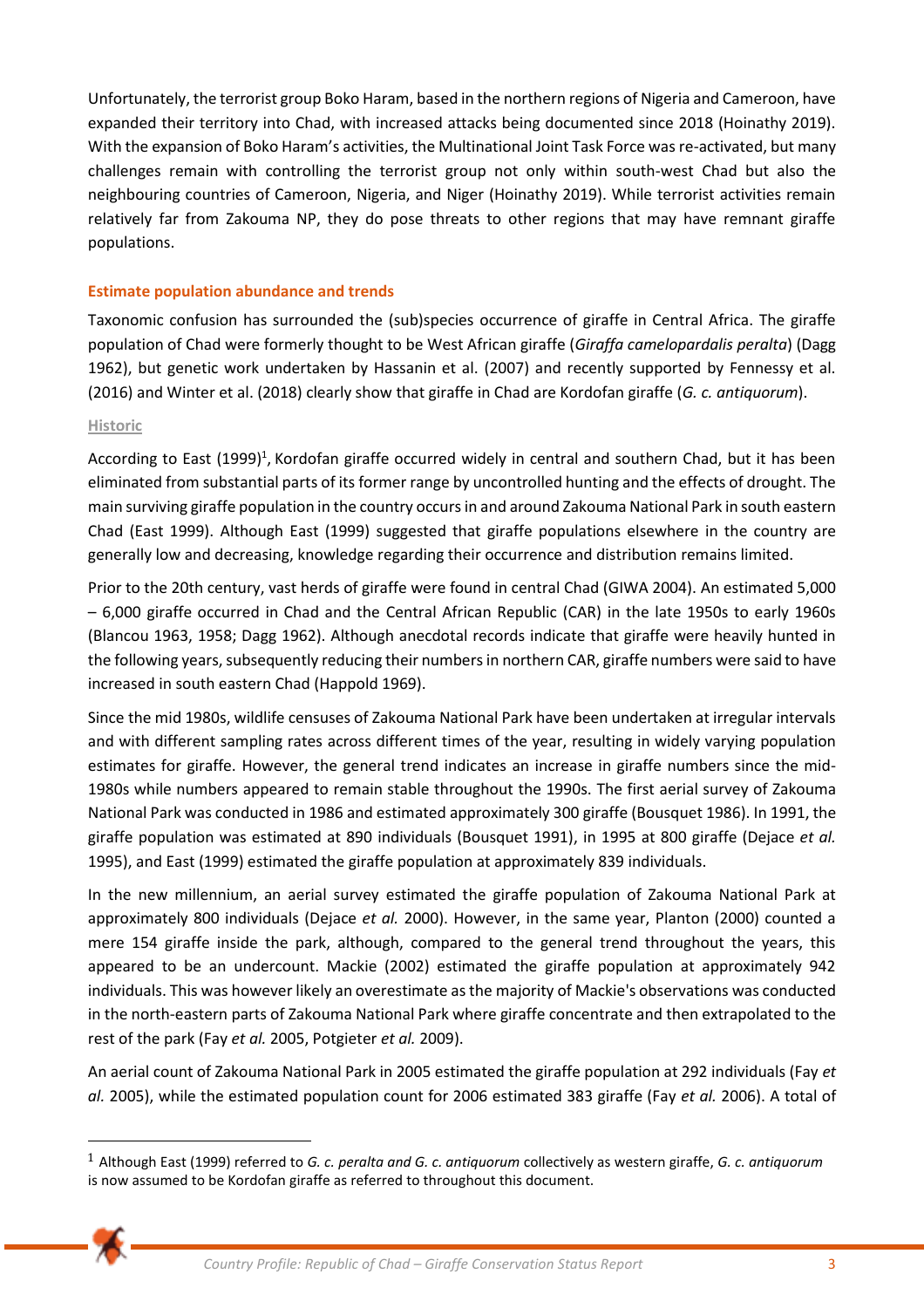612 giraffe were counted during an aerial survey in 2009 (Potgieter *et al.* 2009). According to the survey report, the 2009 estimate could have been a slight undercount as the authors noted that giraffe were particularly cryptic from the air when they take to the shade of large trees (Potgieter *et al.* 2009). Aerial survey counts for 2010 indicated the giraffe population at approximately 572 individuals (Potgieter *et al.* 2010), while the estimated population count for 2011 estimated 753 giraffe (Potgieter *et al.* 2011). Potgieter *et al.* (2011) suggested that this is likely to have been an undercount. In 2012, an aerial survey of the park counted 703 giraffe (Potgieter *et al.* 2012). As the aerial survey was slightly postponed to the late dry season, giraffe were once again cryptic from the air, which likely resulted in another undercount (Potgieter *et al.* 2012). Potgieter *et al.* 2012 suggested that the giraffe population possibly numbered around 1,000 individuals.

There have also been reports of giraffe residing in the Yamoussa transboundary area, incorporating the Sena-Ouara National Park in Chad and the Bouba Ndjidda National Park in Cameroon. A survey performed in 2008 by Prodalka indicated at least 64 giraffe were in the area (Prodalka 2008, J. De Winter pers. comm.).

## **Current**

During an aerial total count of Zakouma National Park in 2014, 934 giraffe were counted, mostly occurring in the eastern half of the park (Antonínová *et al.* 2014). In 2016, the aerial survey of Zakouma National Park was repeated and 947 giraffe were counted (D. Rhoades pers. comm.). As of the 2018 aerial survey, the total giraffe population was estimated at 1,200 individuals (D. Rhoades pers. comm.). The giraffe population in the park has continued to increase and seems to be doing well and with improved management under African Parks, so the future for the species in Zakouma National Park looks positive (M. Antonínová pers. comm.; Potgieter *et al.* 2011).

However, uncertainty remains regarding the occurrence of giraffe in the rest of the country. In 2014, 6 giraffe (3 adults and 3 young) were observed in the Binder-Lere area and another 5 giraffe (3 adults and 2 young) were observed in the Chari Baguirimi area (M. Antonimova pers comm). As of 2018, the giraffe population estimates of Binder-Lere area remain at less than 10 individuals (D. Rhoades pers. comm.). There are thought to be between 4-20 giraffe in the Sinniaka-Minnai Faunal Reserve while no giraffe have been reported in the Ennedi area (D. Rhoades pers. comm.). A survey performed in 2018 by WCS of the Yamoussa transboundary area which includes the Sena-Ouara National Park, estimated a total of 160 giraffe, however no mention of giraffe observed specifically in Sena-Ouara was made (J. De Winter pers. comm.). In September 2019, 4 giraffe were observed in Sena-Ouara NP (J. De Winter pers. comm.).

In summary, current giraffe numbers for Chad are estimated at approximately 1,200 Kordofan giraffe, mainly occurring in Zakouma National Park, with a few occurring in the Binder Lere, Chari Baguirimi, Sinniaka-Minnai, and Sera-Ouara areas, of which the actual numbers are essentially unknown.

# **Future Conservation Management**

The following are proposed conservation management options for giraffe in Chad:

- Greater understanding of giraffe population numbers, range and conservation status across the country, especially outside Zakouma National Park and including (sub)speciation;
- Development of National Giraffe Strategy for Chad;
- Continuing anti-poaching efforts to conserve the key population in Zakouma National Park and;
- Support to dedicated giraffe conservation, habitat protection, education and awareness initiatives (government, NGO and academic).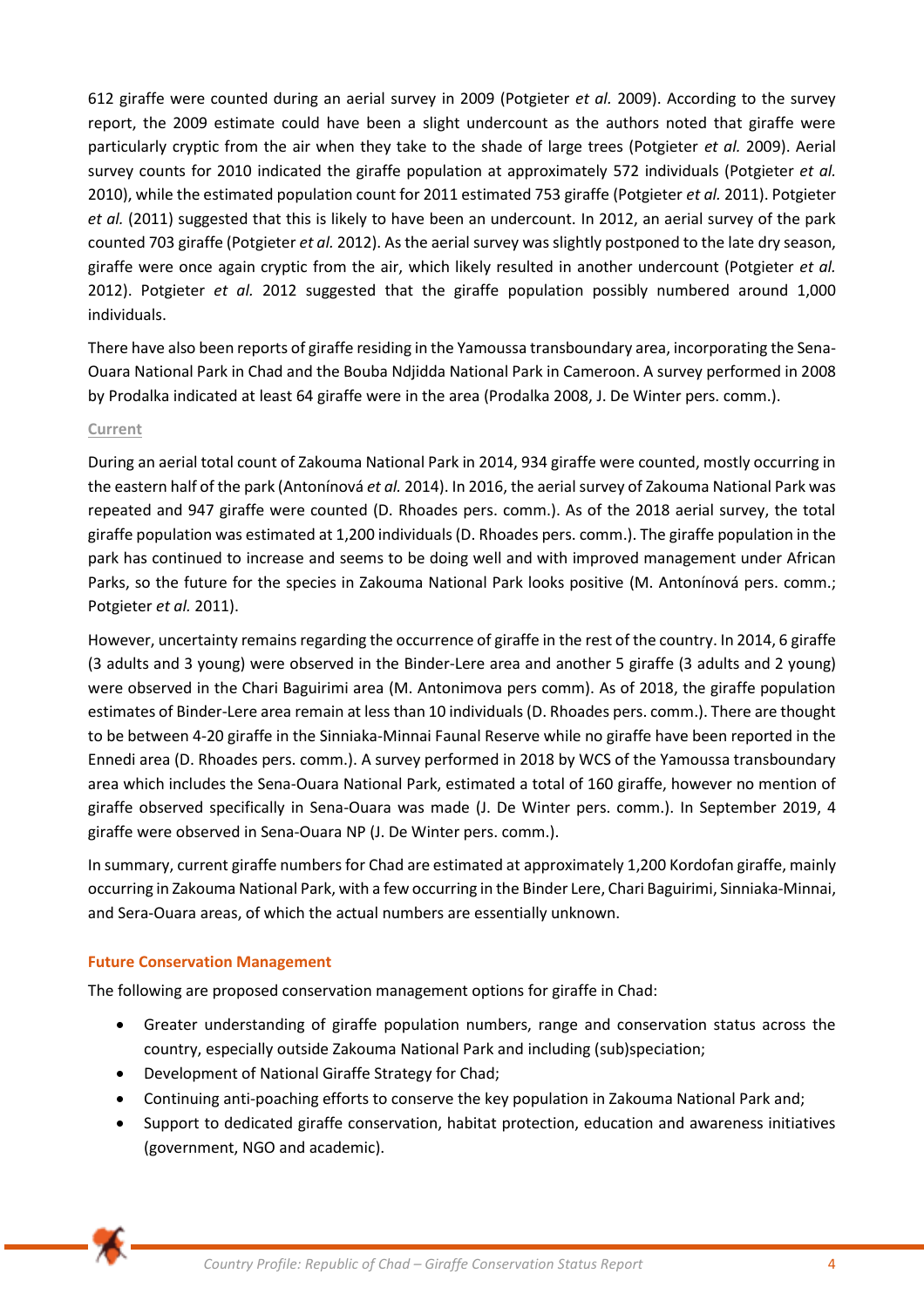#### **Acknowledgements**

We would like to thank Marketa Antoninova, Dominique Rhoades, and Jan De Winter for their valuable input and assistance. This updated Country Profile was financially supported by the Giraffe Conservation Foundation and The Woodtiger Fund.

#### **References**

African Parks. 2019. *Zakouma National Park*. [https://www.africanparks.org/the-parks/zakouma.](https://www.africanparks.org/the-parks/zakouma) (Accessed April 2019).

African Parks 2012. *Zakouma National Park, Chad.* http://www.african-parks.org/Park\_6\_42\_About+the+ Park.html (Accessed 12 August 2012).

Antonínová, M., Dogringar, S., Assilek, A. & Dias, J. 2014. *Dry Season Aerial Total Count, Zakouma National Park, Chad, 2014*. African Parks, Chad.

Blancou, L. 1958. Distribution géographique des ongulés d'Afrique Equatoriale Française en relation avec leur écologie. *Mammalia* **22**: 294-316.

Blancou, L. 1963. A propos de la distribution de la girafe en Afrique. *Mammalia* **27**: 311-312.

Bousquet, B. 1986. *Projet de conservation du patrimoine naturel en zone sud du Tchad.* SECA/Ministère de l'Environnement et du Tourisme, Tchad.

Bousquet, B. 1991. *Projet Réhabilitation et conservation du Parc national de Zakouma.* Estimations sur base d'inventaires aériens (par échantillonnage de 10%) et terrestres, Tchad.

Cylkel, O. 2012. *Poaching Threatens Central African Security.* Council on Foreign Relations. USAID. http:// blogs.cfr.org/campbell/2012/07/30/guest-post-poaching-threatens-central-african-security/ (Accessed 4 August 2012).

Dagg, A.I. 1962. *The distribution of the giraffe in Africa*. School of Graduate Studies, University of Waterloo, Waterloo, Ontario, Canada.

Dejace, P., Gauthier, L. & Bouche, P. 2000. Les populations de grands mammifères et d'autruches du Parc national de Zakouma au Tchad: statuts et tendances évolutives. *La terre et la Vie* **55**: 305-320.

East, R. 1999. *African Antelope Database 1998.* IUCN/SSC Antelope Specialist Group. IUCN, Gland, Switzerland and Cambridge, UK.

Fay, J.M., Dolmia, N.M., Boulanodji, E., Poilecot, P., Ndoninga, A. & Guggemos, C. 2005. *Comptage aérien total de la grande faune de Parc national de Zakouma*. MEE/DCFAP/CURESS, Tchad.

Fay, J.M., Ngakoutou, E.B., Taloua, N., Poilecot, P. & Ndoninga, A. 2006. *Denombrement aérien total des grand mammifères et de l'autruche du Parc national de Zakouma.* MEE/DCFAP/CURESS, Tchad.

Fennessy, J. & Marais, A. 2018. *Giraffa camelopardalis ssp. antiquorum*. The IUCN Red List of Threatened Species 2018: e.T88420742A88420817. http://dx.doi.org/10.2305/IUCN.UK.2018- 2.RLTS.T88420742A88420817.en. Downloaded on 29 March 2019.

Fennessy, J., Bidon, T., Reuss, F., Kumar, V., Elkan, P., Nilsson, M.A., Vamberger, M. Fritz, U. & Janke, A. 2016. *Multi-locus analysis reveal four giraffes species instead of one.* Current Biology, 26: 2543-2549.

Fontaine, F. 2008. *Commission Europeenne Republique du Tchad*. AGRIFOR Consult SA. CURESS II. Tchad.

GIWA 2004. *Lake Chad Basin regional asessment 43*. Global International Waters Assessment. University of Kalmer on behalf of United Nations Environment Programme, Sweden. http://www.unep.org/dewa/giwa/ publications/r43.asp (Accessed 29 Oktober 2012).

Happold, D.C.D. 1969. The present distribution and status of the giraffe in West Africa. *Mammalia* **33**: 516- 521.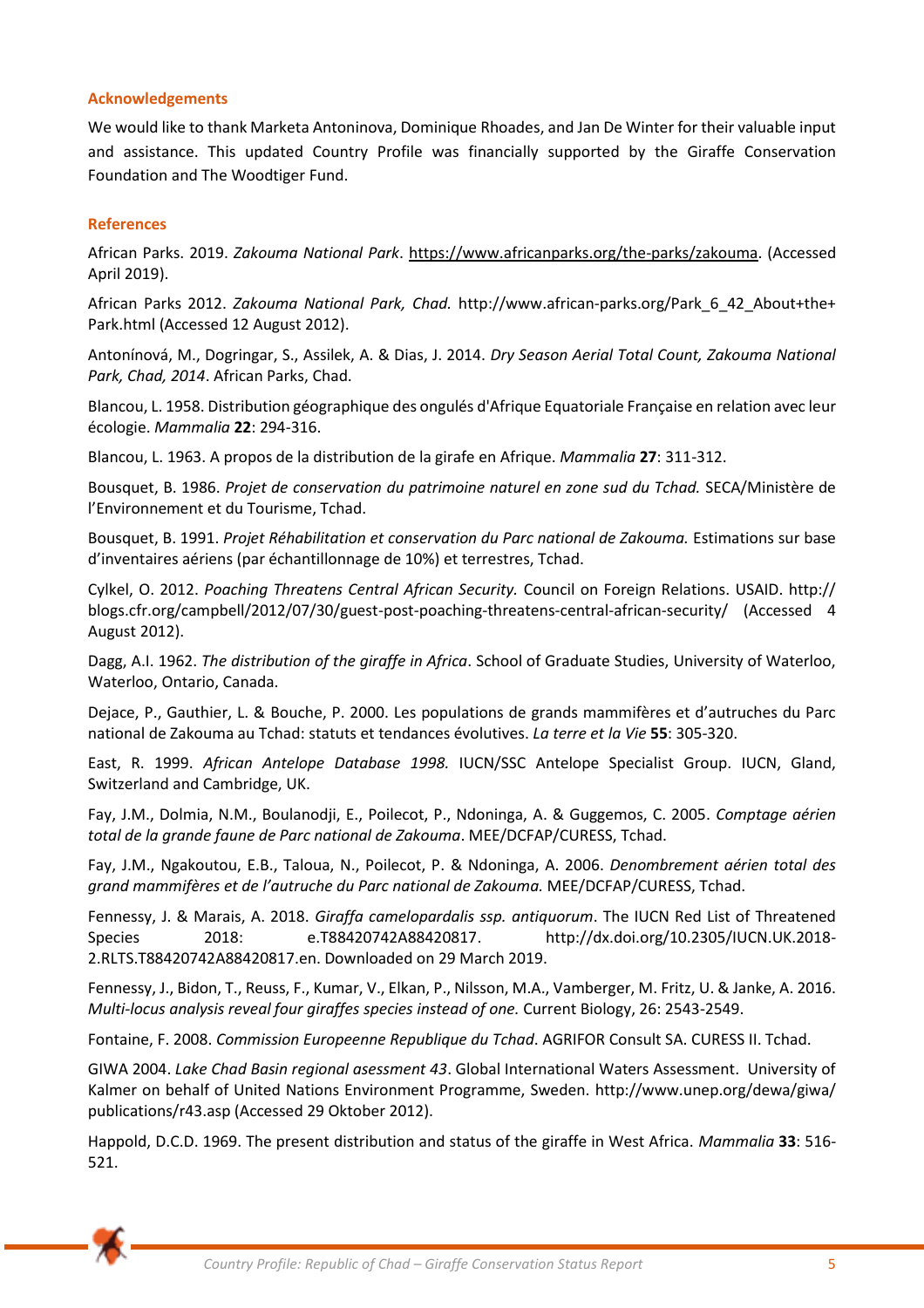Hoinathy, R. 2019. *Boko Haram's resurgence in Chad*. [https://reliefweb.int/report/chad/boko-haram-s](https://reliefweb.int/report/chad/boko-haram-s-resurgence-chad)[resurgence-chad.](https://reliefweb.int/report/chad/boko-haram-s-resurgence-chad) Downloaded November 2019.

IUCN PACO. 2008. Evaluation de l'Efficacité de la Gestion des Aires Protégées: aires protégées de Tchad. International Union for Conservation of Nature, West and Central Africa Programme. IUCN, Gland, Switzerland and Cambridge, UK.

IUCN 2012. *The IUCN Red List of Threatened Species. Version 2012.1*. http://www.iucnredlist.org Downloaded on 24 August 2012.

Mackie, C. 2002. *Recensement aérien de la grande faune du Parc national de Zakouma.* Direction de la Protection de la Faune et des Parcs Nationaux /CURESS, 29p. + Annexes.

McCarthy, A. 2018. *How Chad's Zakouma National Park became one of Africa's greatest conservation success stories*. [https://www.lonelyplanet.com/articles/zakouma-national-park-conservation-rhinos-chad.](https://www.lonelyplanet.com/articles/zakouma-national-park-conservation-rhinos-chad)

Muller, Z., Bercovitch, F., Brand, R., Brown, D., Brown, M., Bolger, D., Carter, K., Deacon, F., Doherty, J.B., Fennessy, J., Fennessy, S., Hussein, A.A., Lee, D., Marais, A., Strauss, M., Tutchings, A. & Wube, T. 2018. *Giraffa camelopardalis* (amended version of 2016 assessment). *The IUCN Red List of Threatened Species* 2018: e.T9194A136266699. [http://dx.doi.org/10.2305/IUCN.UK.2016-](http://dx.doi.org/10.2305/IUCN.UK.2016-3.RLTS.T9194A136266699.en)

[3.RLTS.T9194A136266699.en.](http://dx.doi.org/10.2305/IUCN.UK.2016-3.RLTS.T9194A136266699.en) Downloaded November 2019.

Nuwer, R. 2018. *How Zakouma National Park is getting a grip on poaching and saving Chad's elephant population*. [https://www.independent.co.uk/news/world/africa/chad-national-park-poaching-elephant](https://www.independent.co.uk/news/world/africa/chad-national-park-poaching-elephant-conservation-population-numbers-a8361926.html)[conservation-population-numbers-a8361926.html.](https://www.independent.co.uk/news/world/africa/chad-national-park-poaching-elephant-conservation-population-numbers-a8361926.html) (Accessed April 2019).

Ordinance No. 002/PR/88 on the Conservation of Wildlife.

PRODALKA (2008) : Rapport de l'atelier de restitution de suivi de faune dans la réserve de faune de Binder-Léré-Pala, 29 p.

Potgieter, D., Fay, J.M., Taloua, N. & Djimet, B. 2009. *Dry Season Aerial Total Count, Zakouma National Park, Chad, 2009*. Report, Wildlife Conservation Society, New York.

Potgieter, D., Ngakoutou, E., Djimet, B. & Lamoureaux, S. 2010. *Dry Season Aerial Total Count, Zakouma National Park, Chad, 2010*. Report, Wildlife Conservation Society, New York.

Potgieter, D. Dogringar, S., Djimet, B. & Lamoureaux, S. 2011. *Dry season aerial total count, Zakouma National Park, Chad, 2-6- April 2011.* Wildlife Conservation Society, African Parks Network, the European Union and the Ministère de l'Environment et des Ressources Halieutiques, Chad.

Potgieter, D., Evans, B., Dogringar, S., Kassar, M. & Labuschagne, J.. 2012: *Dry season aerial total count, Zakouma National Park, Chad, 2-6- April 2011.* Wildlife Conservation Society, African Parks Network, the European Union and the Ministère de l'Environment et des Ressources Halieutiques, Chad.

Planton, H. 2000. *Mission d'appui aux travaux de terrain dans le cadre de la thèse de M. Dolmia Ndikibaye: Parc national de Zakouma (Tchad).*CESET/CIRAD, 41 p + Annexes.

RRF 2010. *Zakouma National Park, Chad.* Rapid Response Facility. United Nations Foundation. http://www.rapid-response.org/?p=1071 (Accessed 5 August 2012).

Wildlife extra. 2008. 2*,000 Elephants missing from Chad National Park.* http://www.wildlifeextra.com/go/ news/chad-elephants345.html#cr (Accessed 29 July 2012).

Wikipedia. 2012. *Zakouma National Park.* http://en.m.wikipedia.org/wiki/Zakouma\_National\_Park (Accessed 12 August 2012).

Winter S, Fennessy J, Janke A. *Limited introgression supports division of giraffe into four species*. Ecol Evol. 2018;8:10156–10165.<https://doi.org/10.1002/ece3.4490>